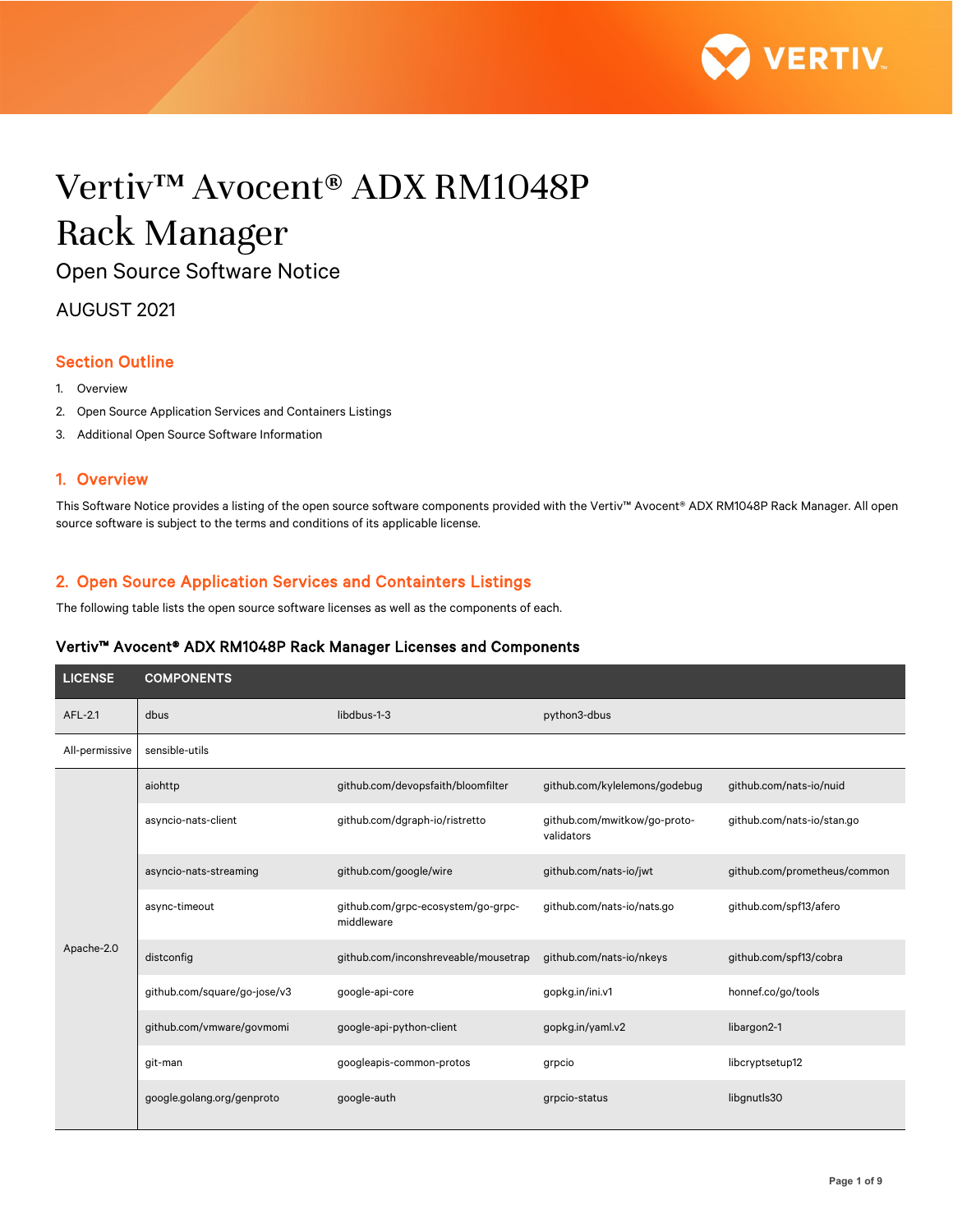

| <b>LICENSE</b>                                                         | <b>COMPONENTS</b>      |                                  |                       |                           |  |
|------------------------------------------------------------------------|------------------------|----------------------------------|-----------------------|---------------------------|--|
| Apache-2.0<br>(continued)                                              | google.golang.org/grpc | google-auth-httplib2             | grpcio-tools          | multidict                 |  |
|                                                                        | requests               | watchdog                         | yarl                  | protoc-gen-swagger        |  |
|                                                                        | git                    |                                  |                       |                           |  |
|                                                                        | cron                   | libgcc1                          | libstdc++6            | perl-modules-5.26         |  |
| Artistic                                                               | gcc-8-base             | libperl5.26                      | perl                  | perl-modules-5.28         |  |
|                                                                        | liberror-perl          | libperl5.28                      | perl-base             |                           |  |
| Artistic-2                                                             | iptables               | libip6tc0                        | libiptc0              | libxtables12              |  |
|                                                                        | libip4tc0              |                                  |                       |                           |  |
| ASL <sub>2</sub>                                                       | rsa                    |                                  |                       |                           |  |
| Autoconf                                                               | liblzma5               | xz-utils                         |                       |                           |  |
| Bellcore                                                               | mime-support           |                                  |                       |                           |  |
| <b>BSD</b>                                                             | libbz2                 | libmpdec2                        | pyasn1                | tftp-hpa                  |  |
|                                                                        | libc-utils             | psutil                           | pycparser             | websockets                |  |
| <b>BSD 3-Clause</b><br>License or<br>Apache<br>License_<br>Version 2.0 | uritemplate            |                                  |                       |                           |  |
| <b>BSD License</b>                                                     | netaddr                | parse                            | ujson                 | uptime                    |  |
| <b>BSD</b> or Apache<br>License_<br>Version 2.0                        | cryptography           |                                  |                       |                           |  |
|                                                                        | bsdutils               | github.com/magiconair/properties | libfdisk1             | libuuid1                  |  |
|                                                                        | debconf                | github.com/pkg/errors            | libgirepository-1.0-1 | mount                     |  |
| BSD-2-clause                                                           | dmsetup                | github.com/volatiletech/null/v8  | liblz4-1              | nginx                     |  |
|                                                                        | dpkg                   | libblkid1                        | libmount1             | nginx-module-geoip        |  |
|                                                                        | fdisk                  | libc-utils                       | libnghttp2-14         | nginx-module-image-filter |  |
|                                                                        | gir1.2-glib-2.0        | libdevmapper1.02.1               | libsmartcols1         | nginx-module-njs          |  |
|                                                                        | nginx-module-xslt      | pyasn1-modules                   | util-linux            |                           |  |
| BSD-2-Clause<br>or Apache-2.0                                          | packaging              |                                  |                       |                           |  |
| BSD-2-Clause-<br>alike                                                 | file                   | libmagic1                        | libmagic-mgc          |                           |  |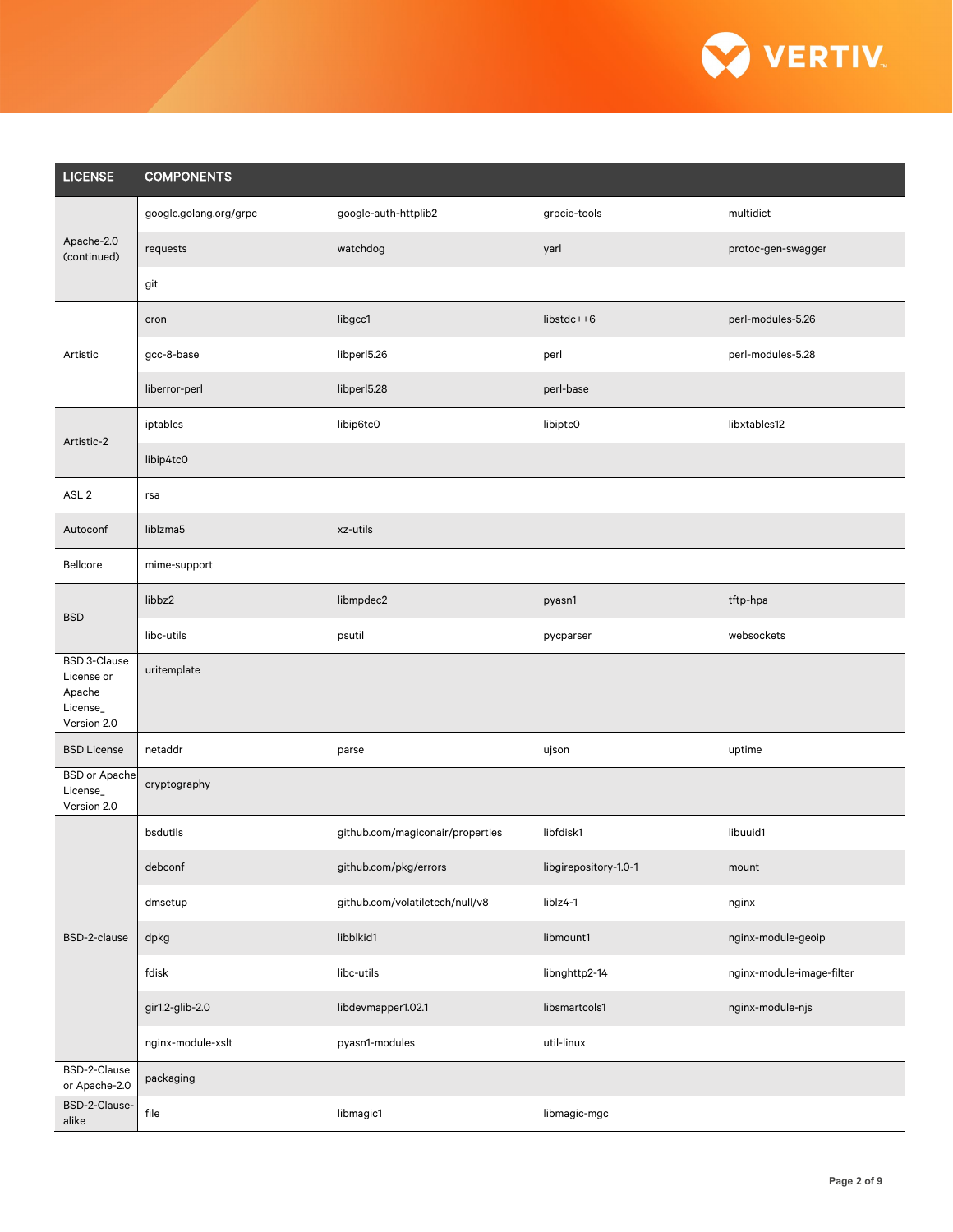

| <b>LICENSE</b>                         | <b>COMPONENTS</b>                 |                                               |                                   |                            |
|----------------------------------------|-----------------------------------|-----------------------------------------------|-----------------------------------|----------------------------|
|                                        | curl                              | github.com/google/uuid                        | github.com/volatiletech/strmangle | golang.org/x/sys           |
|                                        | github.com/antlr/antlr4           | github.com/spf13/pflag                        | gnupg-utils                       | golang.org/x/xerrors       |
|                                        | dirmngr                           | github.com/grpc-ecosystem/grpc-<br>gateway    | gnupg                             | golang.org/x/text          |
|                                        | github.com/alecthomas/template    | github.com/grpc-ecosystem/grpc-<br>gateway/v2 | gnupg-l10n                        | golang.org/x/tools         |
|                                        | github.com/ericlagergren/decimal  | github.com/tmthrgd/atomics                    | golang.org/x/crypto               | google.golang.org/protobuf |
|                                        | github.com/fsnotify/fsnotify      | github.com/tmthrgd/go-byte-test               | golang.org/x/lint                 | gpg                        |
|                                        | github.com/gogo/protobuf          | github.com/volatiletech/randomize             | golang.org/x/mod                  | gpg-agent                  |
| BSD-3-Clause                           | github.com/golang/protobuf        | github.com/volatiletech/sqlboiler/v4          | golang.org/x/net                  | gpgconf                    |
|                                        | gpgv                              | init-system-helpers                           | libedit                           | gpgsm                      |
|                                        | gpg-wks-client                    | libapparmor1                                  | libgpg-error0                     | libhx509-5-heimdal         |
|                                        | gpg-wks-server                    | libasn1-8-heimdal                             | libgssapi3-heimdal                | libjpeg-turbo              |
|                                        | grpc-gateway-protoc-gen-openapiv2 | libcap2                                       | libhcrypto4-heimdal               | libkrb5-26-heimdal         |
|                                        | grpclib                           | libcurl3-gnutls                               | libheimbase1-heimdal              | libp11-kit0                |
|                                        | idna                              | libcurl4                                      | libheimntlm0-heimdal              | libroken18-heimdal         |
|                                        | libwebp                           | libzstd1                                      | Isb-release                       | libtirpc                   |
|                                        | libwind0-heimdal                  | Isb-base                                      | pcre                              | protobuf                   |
| BSD-3-clause-<br>with-patent-<br>grant | libzstd1                          |                                               |                                   |                            |
| BSD-4-clause                           | libsasl2-2                        | libsasl2-modules                              | libsasl2-modules-db               |                            |
| <b>BSD-variant</b>                     | libbz2-1.0                        |                                               |                                   |                            |
| By                                     | libpython3.6-minimal              | libpython3.7-stdlib                           | python3.6-minimal                 | python3.7-minimal          |
|                                        | libpython3.6-stdlib               | python3.6                                     | python3.7                         | libpython3.7-minimal       |
| bzip2-1.0.6                            | libbz2                            |                                               |                                   |                            |
| CC <sub>0</sub>                        | libgnutls30                       |                                               |                                   |                            |
| CCO-1.0                                | libnss-systemd                    | libsystemd0                                   | systemd                           | systemd-sysv               |
|                                        | libpam-systemd                    | libudev1                                      |                                   |                            |
| CC-BY-SA-4.0                           | libnftables0                      | nftables                                      |                                   |                            |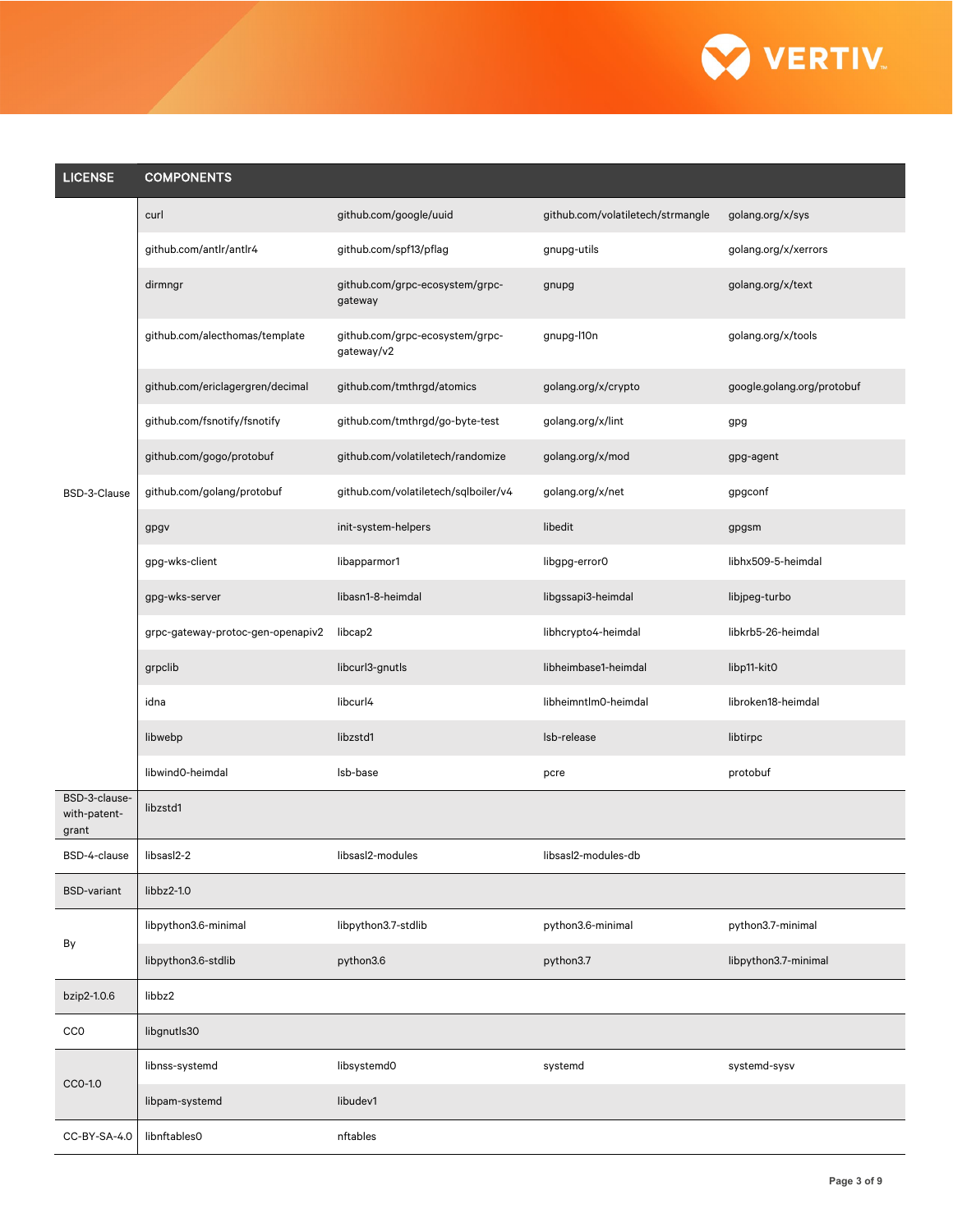

| <b>LICENSE</b>      | <b>COMPONENTS</b>      |                 |                    |                    |
|---------------------|------------------------|-----------------|--------------------|--------------------|
| Chromium            | libpsl5                |                 |                    |                    |
| custom              | libgd                  | libxslt         |                    |                    |
| <b>Dual License</b> | python-dateutil        |                 |                    |                    |
| Expat               | libjansson4            | libjson-c3      | python3-gi         | python-pip-whl     |
| Expat license       | mccabe                 | pycodestyle     |                    |                    |
| FreeSoftware        | libunistring2          |                 |                    |                    |
| <b>FTL</b>          | freetype               |                 |                    |                    |
| GAP                 | libassuan0             | libhogweed4     | libidn11           | libnettle6         |
| <b>GFDL</b>         | diffutils              | libreadline7    | readline-common    |                    |
| GFDL-1.3            | findutils              | libtasn1-6      |                    |                    |
| GFDL-1.3+           | libgdbm5               | libgdbm-compat4 |                    |                    |
| GFDL-NIV-1.3+       | libgdbm6               | libgdbm-compat4 |                    |                    |
| <b>GNU GPL</b>      | python-apt             |                 |                    |                    |
| <b>GNU LGPL</b>     | PyGObject              |                 |                    |                    |
|                     | alpine-keys            | geoip           | libnfnetlink0      | libsemanage-common |
|                     | base-files             | gzip            | libpam0g           | libsensors5        |
|                     | dash                   | libacl1         | libpam-modules     | libsensors-config  |
| GPL                 | debian-archive-keyring | libc-utils      | libpam-modules-bin | libsepol1          |
|                     | debianutils            | libffi6         | libpam-runtime     | Im-sensors         |
|                     | gdbm                   | libgmp10        | libsemanage1       | shared-mime-info   |
|                     | ubuntu-keyring         |                 |                    |                    |
| GPL-1               | libaudit1              | libaudit-common |                    |                    |
| GPL <sub>2</sub>    | alpine-baselayout      | apk-tools       | busybox            | scanelf            |
|                     | adduser                | hostname        | libcap-ng0         | libkeyutils1       |
| GPL-2               | apt                    | libacl1         | libc-bin           | libkmod2           |
|                     | base-passwd            | libapt-inst2.0  | libext2fs2         | libkrb5-3          |
|                     | bzip2                  | libapt-pkg5.0   | libgcrypt20        | libkrb5support0    |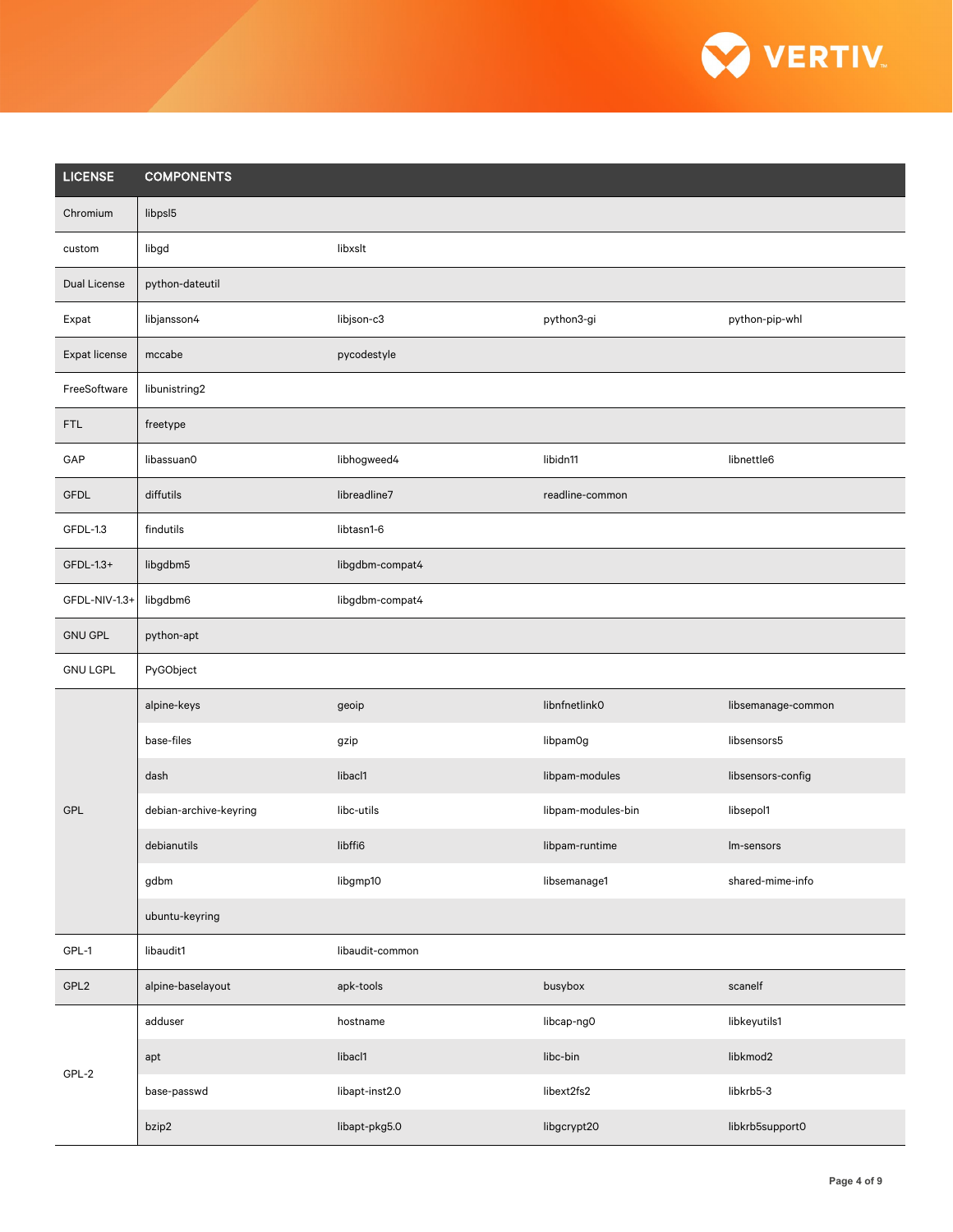

| <b>LICENSE</b>        | <b>COMPONENTS</b> |                 |                             |                         |
|-----------------------|-------------------|-----------------|-----------------------------|-------------------------|
|                       | ca-certificates   | libattr1        | libgssapi-krb5-2            | libmnl0                 |
|                       | dmidecode         | libbz2-1.0      | libidn2-0                   | libnetfilter-conntrack3 |
|                       | e2fsprogs         | libc6           | libk5crypto3                | libnftnl11              |
| GPL-2                 | libprocps6        | mawk            | procps                      | tar                     |
| (continued)           | librtmp1          | netbase         | python3-apt                 | ucf                     |
|                       | libselinux1       | passwd          | python3-software-properties | unattended-upgrades     |
|                       | libsqlite3-0      | pinentry-curses | python-apt-common           | xdg-user-dirs           |
|                       | login             | powermgmt-base  | sysvinit-utils              |                         |
| GPL-2.0               | alpine-baselayout | libuuid         | scanelf                     | ssl_client              |
|                       | busybox           |                 |                             |                         |
| GPL-2.0-              | alpine-baselayout | busybox         | socat                       | ssl_client              |
| only                  | apk-tools         | scanelf         |                             |                         |
| GPL-2.0-or-           | keyutils-libs     | libgcc          | readline                    | xz-libs                 |
| later                 | libcom_err        | libgpg-error    |                             |                         |
| GPL-3                 | bash              | grep            | libksba8                    | sed                     |
|                       | coreutils         |                 |                             |                         |
| GPL-3.0-or-<br>later  | bash              |                 |                             |                         |
| <b>IJG</b>            | libjpeg-turbo     |                 |                             |                         |
| <b>ISC</b>            | distro-info-data  | libretls        | libtls-standalone           | libxml2                 |
| LGPL                  | chardet           | libgcrypt       | libglib2.0-0                | libglib2.0-data         |
| $LGPL-2$              | libseccomp2       |                 |                             |                         |
| LGPL-2.0-or-<br>later | libnsl            |                 |                             |                         |
| $LGPL-2.1$            | iso-codes         | libnpth0        | libseccomp2                 |                         |
| LGPL-2.1+             | libintl           |                 |                             |                         |
| LGPL-2.1-or-<br>later | libgcrypt         | libintl         |                             |                         |
| LGPLv2+               | systemd-python    |                 |                             |                         |
| $LGPLv3+$             | jwcrypto          |                 |                             |                         |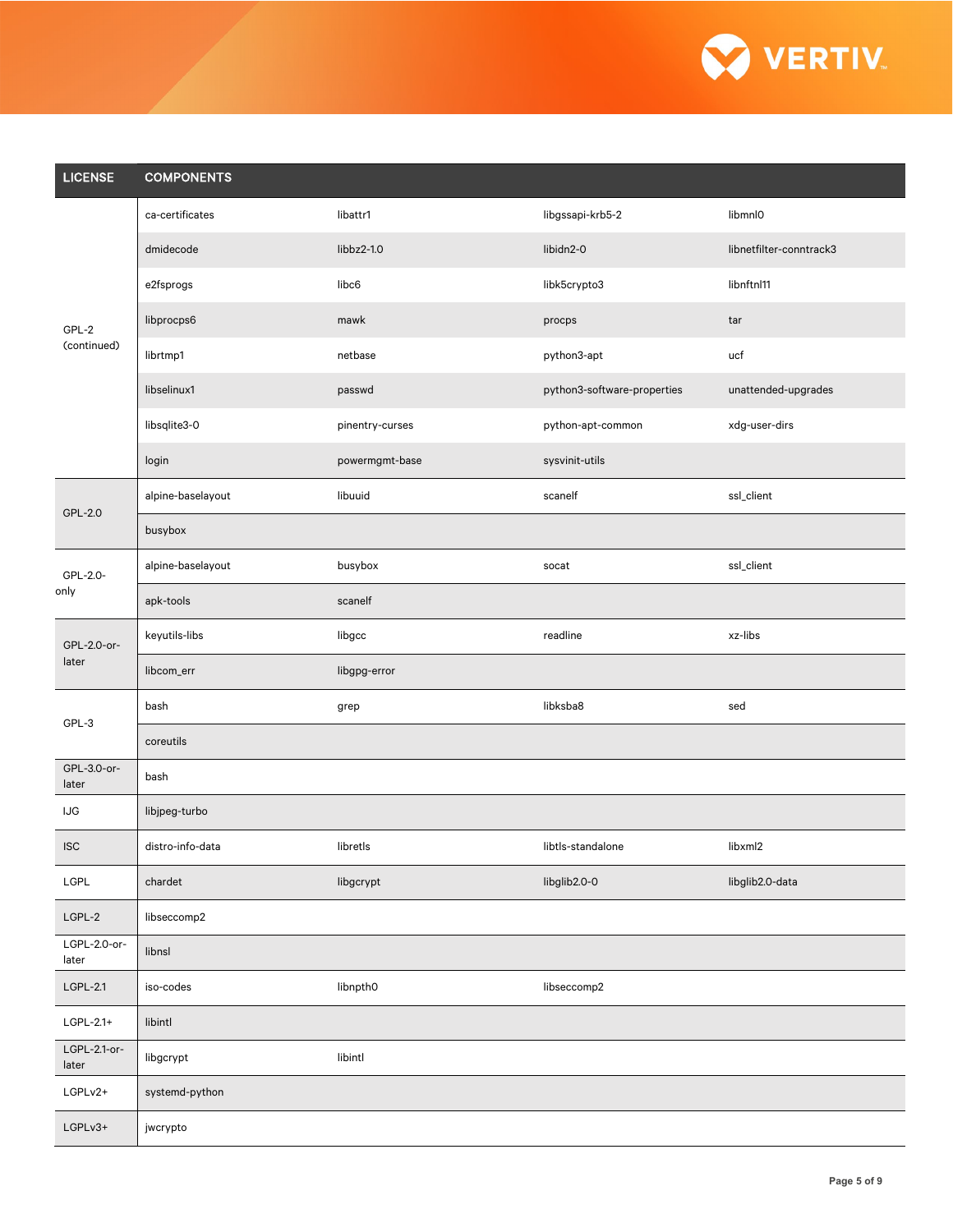

| <b>LICENSE</b> | <b>COMPONENTS</b>                  |                                                   |                                                        |                                        |
|----------------|------------------------------------|---------------------------------------------------|--------------------------------------------------------|----------------------------------------|
| Libpng         | libpng                             |                                                   |                                                        |                                        |
|                | alpine-keys                        | github.com/benbjohnson/clock                      | github.com/go-<br>playground/validator/v10             | github.com/nelkinda/health-go          |
|                | attrs                              | github.com/BurntSushi/toml                        | github.com/go-resty/resty/v2                           | github.com/nelkinda/http-go            |
|                | brotli-libs                        | github.com/cespare/xxhash                         | github.com/jinzhu/copier                               | github.com/nicksnyder/go-i18n          |
|                | cachetools                         | github.com/friendsofgo/errors                     | github.com/konsorten/go-<br>windows-terminal-sequences | github.com/patrickmn/go-cache          |
|                | cffi                               | github.com/gofrs/uuid                             | github.com/leodido/go-urn                              | github.com/pelletier/go-toml           |
|                | charset-normalizer                 | github.com/go-playground/locales                  | github.com/lib/pq                                      | github.com/rubenv/sql-migrate          |
|                | curl                               | github.com/go-playground/universal-<br>translator | github.com/mitchellh/mapstructure                      | github.com/sirupsen/logrus             |
|                | github.com/spf13/cast              | go.uber.org/atomic                                | gopkg.in/Idap.v2                                       | krb5-libs                              |
| <b>MIT</b>     | github.com/spf13/jwalterweatherman | go.uber.org/multierr                              | h2                                                     | libcurl                                |
|                | github.com/spf13/viper             | go.uber.org/tools                                 | hpack                                                  | libexpat1                              |
|                | github.com/subosito/gotenv         | go.uber.org/zap                                   | httplib2                                               | libffi                                 |
|                | github.com/tmthrgd/go-popcount     | gopkg.in/alecthomas/kingpin.v2                    | hyperframe                                             | libverto                               |
|                | github.com/volatiletech/inflect    | gopkg.in/asn1-ber.v1                              | iniconfig                                              | libxml <sub>2</sub>                    |
|                | musl-utils                         | gopkg.in/gorp.v1                                  | krb5-conf                                              | musl                                   |
|                | ncurses-libs                       | pluggy                                            | pytz                                                   | vyper-config                           |
|                | ncurses-terminfo                   | py                                                | PyYAML                                                 | wheel                                  |
|                | ncurses-terminfo-base              | pyflakes                                          | setuptools                                             | nghttp2-libs                           |
|                | netifaces                          | PyJWT                                             | six                                                    | pip                                    |
|                | pytest                             | pyparsing                                         | toml                                                   | urllib3                                |
|                | ca-certificates                    | dhcp                                              | fqdn                                                   | github.com/hashicorp/go-<br>multierror |
| <b>MPL-2.0</b> | ca-certificates-bundle             | dhcp-server-vanilla                               | github.com/hashicorp/errwrap                           | github.com/hashicorp/hcl               |
|                | ca-certificates-cacert             | certifi                                           |                                                        |                                        |
|                | libcrypto1.0                       | libssl1.0                                         | libssl1.1                                              | openssl                                |
| openssl        | libcrypto1.1                       |                                                   |                                                        |                                        |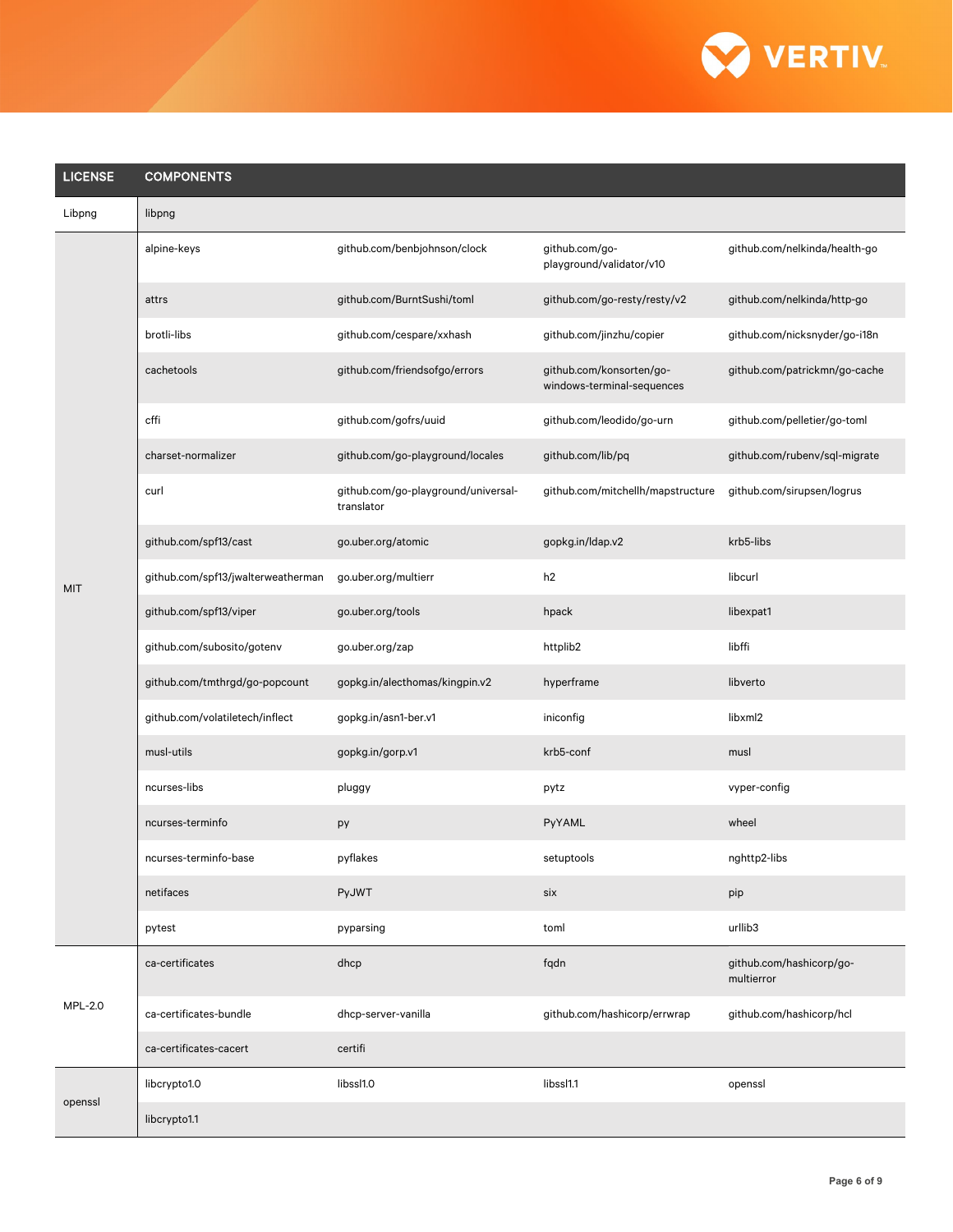

| <b>LICENSE</b>                                                       | <b>COMPONENTS</b>             |                              |                   |                            |  |
|----------------------------------------------------------------------|-------------------------------|------------------------------|-------------------|----------------------------|--|
| <b>PSF</b>                                                           | typing-extensions             |                              |                   |                            |  |
| Public-<br>Domain                                                    | sqlite-libs                   | tzdata                       |                   |                            |  |
| Zlib                                                                 | zlib                          | zlib1g                       |                   |                            |  |
| MIT and<br>Apache-2.0                                                | github.com/pelletier/go-toml  |                              |                   |                            |  |
| Tom<br>Thorogood<br>and Will<br>Fitzgerald                           | github.com/tmthrgd/go-bitset  |                              |                   |                            |  |
| Tom<br>Thorogood<br>and The Go<br>Authors                            | github.com/tmthrgd/go-bitwise | github.com/tmthrgd/go-memset |                   |                            |  |
| Tom<br>Thorogood<br>and The Go<br>Authors<br>and<br>Wojciech<br>Muła | github.com/tmthrgd/go-hex     |                              |                   |                            |  |
|                                                                      | .nginx-rundeps                | libdebconfclient0            | libncursesw5      | libssl1.0.0                |  |
|                                                                      | .python-rundeps               | libicu60                     | libncursesw6      | libssl1.1                  |  |
|                                                                      | ca-certificates               | libldap-2.4-2                | libpcre3          | libtinfo5                  |  |
| <b>UNKNOWN</b>                                                       | libcom-err2                   | libldap-common               | libpython3-stdlib | libtinfo6                  |  |
|                                                                      | libdb5.3                      | libncurses5                  | libss2            | ncurses-base               |  |
|                                                                      | ncurses-bin                   | python3                      | python3-lib2to3   | software-properties-common |  |
|                                                                      | openssl                       | python3-distutils            | python3-minimal   | tzdata                     |  |
|                                                                      | unattended-upgrades           | zlib1g                       |                   |                            |  |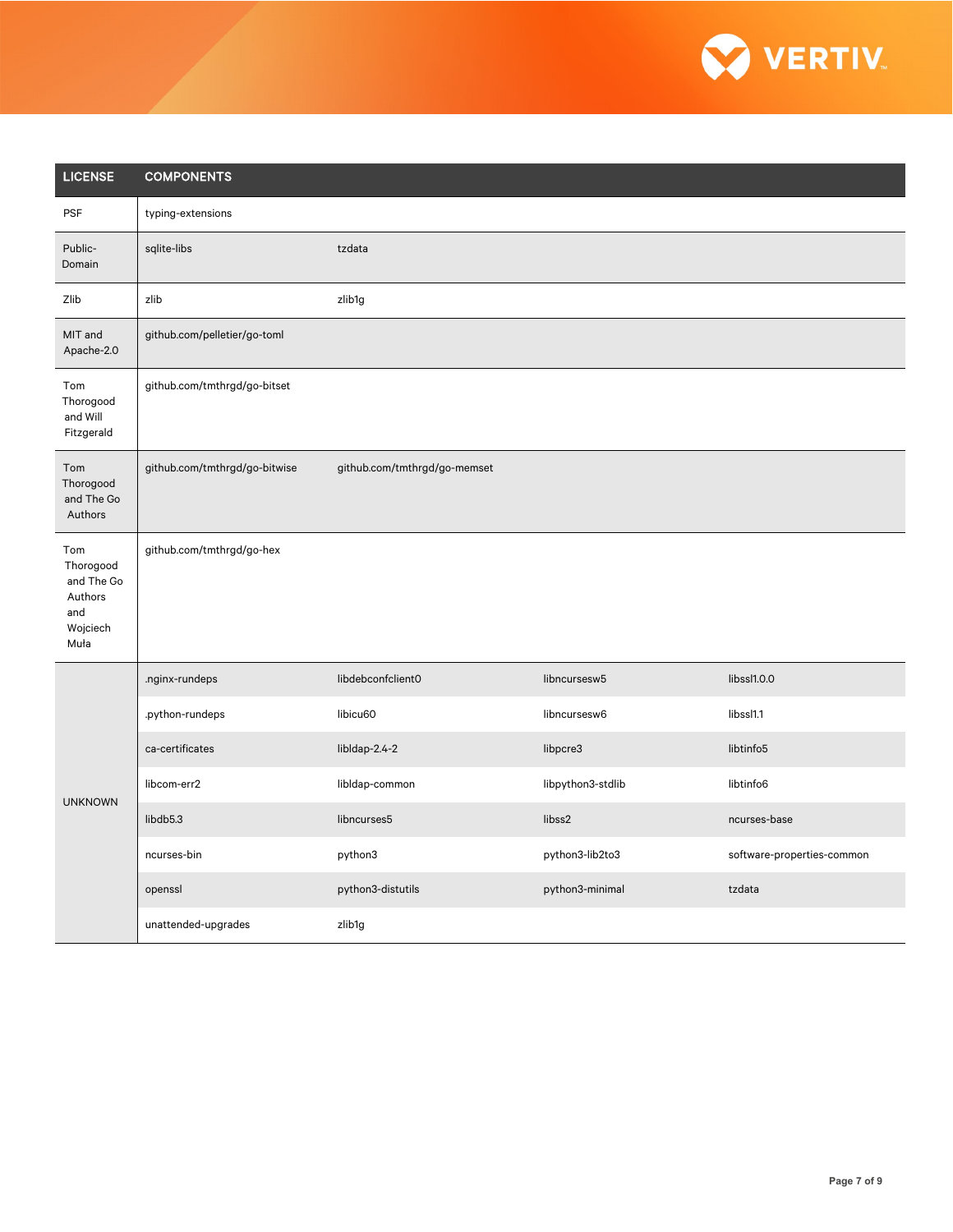

## 3. Additional Open Source Software Information

The following table lists additional information regarding open source software licenses, components and reference links (where applicable).

#### Vertiv™ Avocent® ADX RM1048P Licenses, Components and Links

| <b>ONIE</b>                                |                                                                                                                                                                                                              |                                                                                                                                 |                                                                                                                                  |                          |  |  |
|--------------------------------------------|--------------------------------------------------------------------------------------------------------------------------------------------------------------------------------------------------------------|---------------------------------------------------------------------------------------------------------------------------------|----------------------------------------------------------------------------------------------------------------------------------|--------------------------|--|--|
| <b>LICENSE</b>                             | <b>COMPONENTS</b>                                                                                                                                                                                            |                                                                                                                                 |                                                                                                                                  |                          |  |  |
| GNU GPL, version 2<br>(June 1991)          | busybox v1.25.1                                                                                                                                                                                              | dmidecode v3.1                                                                                                                  | efibootmgr v15                                                                                                                   | gptfdisk v0.8.8          |  |  |
| GNU GPL, version 3<br>(June 2007)          | grub v2.02                                                                                                                                                                                                   |                                                                                                                                 |                                                                                                                                  |                          |  |  |
| Sun Microsystems, Inc.<br>(Copyright 2003) | ipmitool v1.8.18                                                                                                                                                                                             |                                                                                                                                 |                                                                                                                                  |                          |  |  |
| <b>LINKS</b>                               |                                                                                                                                                                                                              | https://github.com/opencomputeproject/onie/tree/master/upstream<br>https://github.com/Azure/sonic-utilities/blob/master/LICENSE |                                                                                                                                  |                          |  |  |
| <b>SONIC 202006</b>                        |                                                                                                                                                                                                              |                                                                                                                                 |                                                                                                                                  |                          |  |  |
| <b>LICENSE</b>                             | <b>COMPONENTS</b>                                                                                                                                                                                            |                                                                                                                                 |                                                                                                                                  |                          |  |  |
|                                            | SONic v202006                                                                                                                                                                                                | dbsyncd                                                                                                                         | platform-common                                                                                                                  | platform-daemons         |  |  |
| Apache 2.0                                 | py-swsssdk                                                                                                                                                                                                   | sairedis                                                                                                                        | snmpagent                                                                                                                        | <b>SWSS</b>              |  |  |
|                                            | swss-common                                                                                                                                                                                                  | utilities                                                                                                                       |                                                                                                                                  |                          |  |  |
| <b>GNU GPL</b>                             | buildimage                                                                                                                                                                                                   |                                                                                                                                 |                                                                                                                                  |                          |  |  |
| GNU GPL v2.0                               | linux-kernel v4.19                                                                                                                                                                                           | eeprom/eeprom_base.py                                                                                                           | eeprom/eeprom_dts.py                                                                                                             | eeprom/eeprom_tlvinfo.py |  |  |
|                                            | sfp/bcmshell.py                                                                                                                                                                                              | sfp/sff8472.py                                                                                                                  | sfp/sfputilbase.py                                                                                                               |                          |  |  |
| LGPL v2.1, February 1999                   | frr v7.1.2                                                                                                                                                                                                   |                                                                                                                                 |                                                                                                                                  |                          |  |  |
| Andy McCurdy<br>(Copyright 2012)           | redis-py                                                                                                                                                                                                     |                                                                                                                                 |                                                                                                                                  |                          |  |  |
| Rayed A Alrashed<br>(Copyright 2013)       | pyagentx                                                                                                                                                                                                     |                                                                                                                                 |                                                                                                                                  |                          |  |  |
| Oleg Pudeyev<br>(Copyright 2011-2016)      | redis-dump-load                                                                                                                                                                                              |                                                                                                                                 |                                                                                                                                  |                          |  |  |
| ISC or GPL 2                               | fpm.h                                                                                                                                                                                                        |                                                                                                                                 |                                                                                                                                  |                          |  |  |
| MIT                                        | json.hpp                                                                                                                                                                                                     |                                                                                                                                 |                                                                                                                                  |                          |  |  |
| <b>LINKS</b>                               | GNU GPL 2.0: https://comulusnetworks.com<br>Andy McCurdy: https://github.com/andymccurdy/redis-py<br>Rayed Alrashed: https://github.com/rayed/pyagentx<br>Oleg Pudeyev: https://github.com/p/redis-dump-load | ISC or GPL 2: https://github.com/opensourcerouting/quagga/blob/master/fpm/fpm.h                                                 | Other: https://github.com/ccampbell/sonic/blob/master/LICENSE<br>Other: https://github.com/Azure/SONic/blob/master/sourcecode.md |                          |  |  |